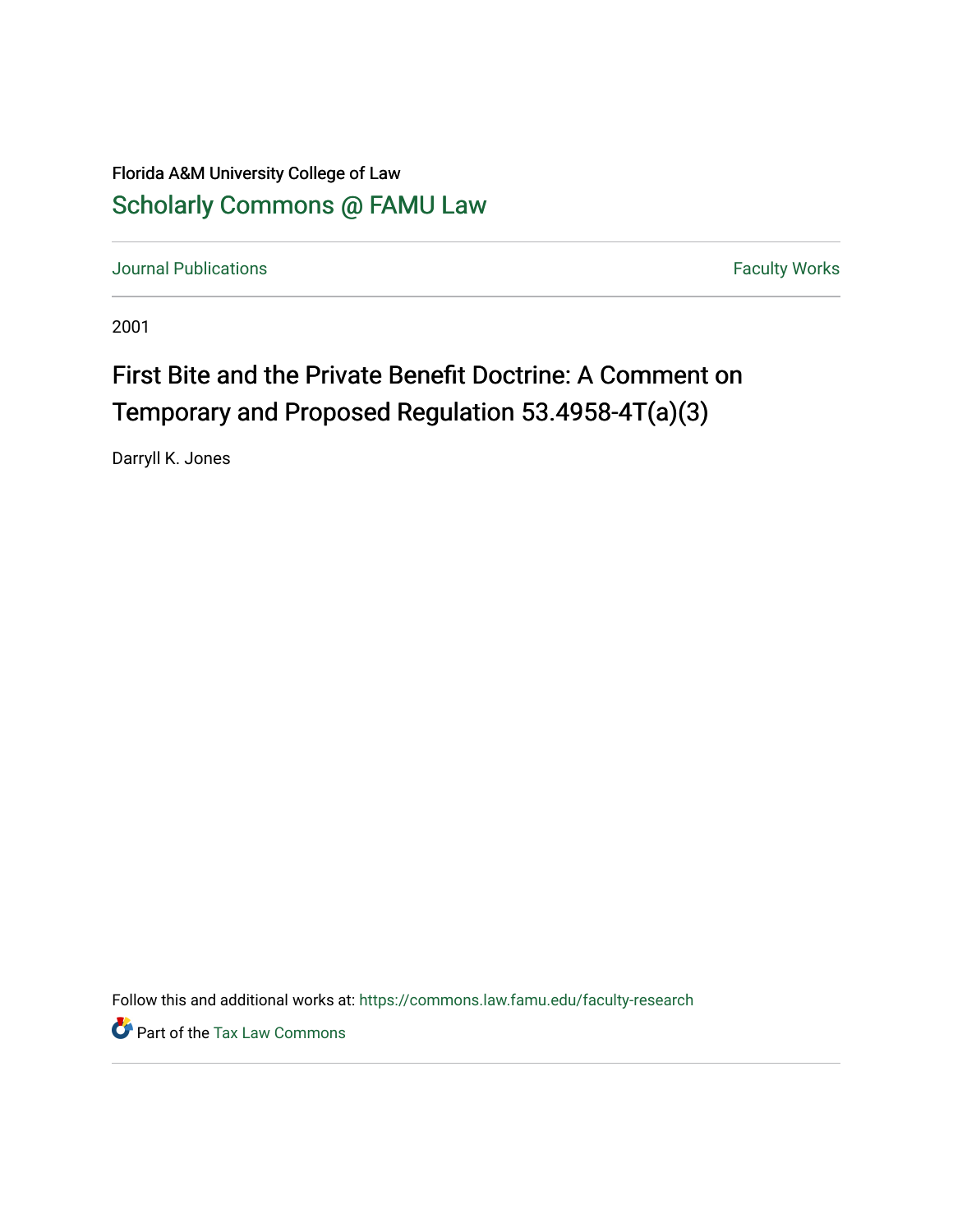# "FIRST BITE" AND THE PRIVATE BENEFIT DOCTRINE: A COMMENT ON TEMPORARY AND PROPOSED REGULATION 53.4958-4T(a)(3)

## *Darryll K Jones\**

"But of the fruit of the tree which is in the midst of the garden," God hath said, "Ye shall not eat of it, neither shall ye touch *it,* lest ye die.

#### I. INTRODUCTION

One interpretation of the Bible is that humankind's terminal fate was sealed after the first bite of the proverbial apple so long ago. The harm, apparently, was such that a violation was as worthy of the fullest consequence upon the first instance as it might have been upon any subsequent instance. The severity of the harm made it unnecessary to await a subsequent violation. It was, therefore, after the very first bite that mankind was banished from paradise.

Charitable organizations, too, enjoy a paradise of sorts. Indeed, to be free of taxation might be the closest that humankind can expect to get to paradise. Other than the pursuit of charity, no other joint economic undertaking escapes taxation. But as with the Biblical residence in paradise, there is one, and only one, unyielding condition imposed on those who undertake charitable activities.<sup>2</sup> Those who stand in the relationship of "owner" vis-à-vis the charity may never share in the charity's surplus wealth. To state the matter in the Tax Code's ("the Code") technical jargon, no part of an organization's net earnings may inure to the benefit of an insider.' A violation of that

<sup>\*</sup> Assistant Professor of Law, University of Pittsburgh. **J.D.** 1986 University of Florida, LL.M (Tax) 1994 University of Florida.

*<sup>1.</sup>* Genesis 3:3.

<sup>2.</sup> Some might argue, not unreasonably, that there are two unyielding conditions with respect to the grant of tax exemption. The statute granting charities tax exemption absolutely prohibits the distribution of profit. I.R.C. § 501(c)(3) (2000) (all references to tax statutes are to those under the 1986 code, as amended). It also absolutely prohibits such organizations from intervening in any political campaign. **Id.** However, I do not consider the political intervention prohibition to **be** an inherent condition of tax exemption as is the prohibition against profit distribution. See generally Darryll K. Jones, *The* Scintilla of *Individual* Profit: In Search of Private Inurement and *Excess* Benefit, 19 VA. TAX REv. <sup>575</sup> (2000).

<sup>3.</sup> I.R.C. § 501(c)(3) (2000).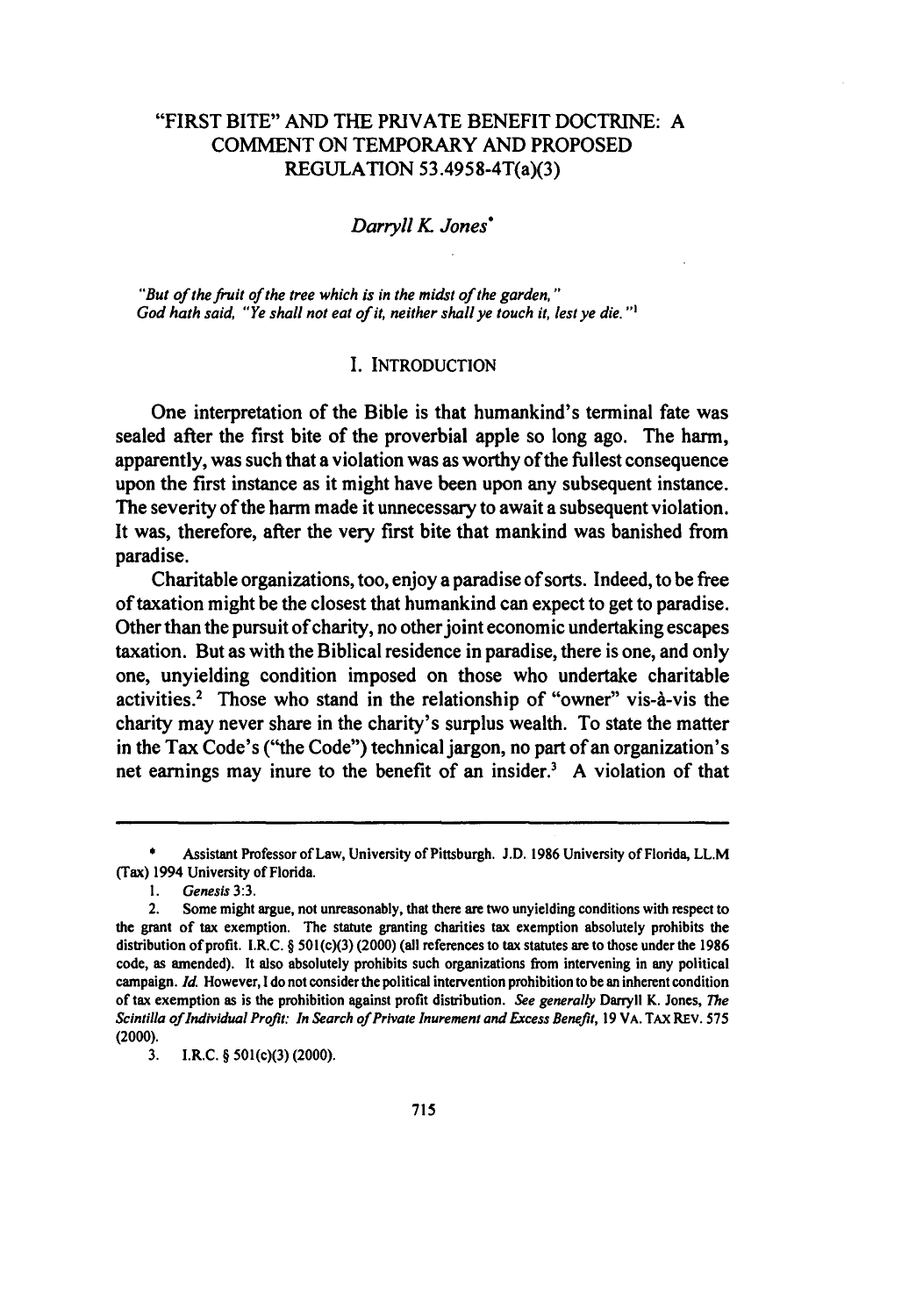commandment, no matter how small, justifies immediate revocation of tax exemption.<sup>4</sup> Profit taking is apparently so inimical to the concept of charity that the first violation is sufficient to warrant the full consequence.'

That consequence, revocation of tax exemption, oftentimes has repercussions felt **by** more than just the charity itself, or the insiders who caused the charity to violate the commandment. Revoking tax exemption will normally result in the elimination or decrease in the amount of goods or services provided in a charitable manner, and in some instances may have no effect on the insiders. For this reason, Congress thought it wise to enact a system of "intermediate sanctions,"6 **by** which to precisely punish insiders without harming the beneficiaries who depend upon the organization's taxexempt existence. Congress confirmed that profit taking is indeed inimical to tax exemption, but also held out the possibility that the charity would suffer something less than the complete loss of exemption upon any single instance of profit taking. Essentially, an insider who violates the profit-taking prohibition is hit with a 25% excise tax and, in addition, must either return the ill-gotten gains to the charity or pay twice the amount to the government.' The organization still faces the possibility of revocation, but that consequence and its unintended repercussions are no longer inevitable.

Still, Congress has never redefined the fundamental commandment such that a first violation would completely escape consequence. Recent events, though, have made that result more than a hypothetical possibility. First, there was the Seventh Circuit's decision in *United Cancer Council, Inc. v. Commissioner,'* wherein Judge Posner adhered to the letter, if not the spirit of I.R.C. § 501(c)(3) and appeared to explicitly adopt the "first bite" rule. The letter of I.R.C.  $\delta$  501(c)(3) prevents the distribution of profit to "insiders"---correctly defined **by** Judge Posner to mean a director, manager or person of similar authority or stature within the organization.<sup>9</sup> Technically, a person who is on the verge of being hired as such is not an insider at the time of the hiring. At the moment immediately before hiring, the person is an "outsider." As a result, her fortuitous negotiation of a contract that pays her an unreasonable amount—that is, a contract resulting in the distribution of

<sup>4.</sup> *See* Jones, *supra* note 2 (providing a history and extensive analysis of the prohibition against profit taking).

*<sup>5.</sup>* **Id.**

**<sup>6.</sup> See** I.R.C. § **4958** (2000).

**<sup>7.</sup>** I.R.C. § 4958(a)-(b) (2000).

**<sup>8. 165</sup> F.3d 1173** (7th Cir. **1999).**

**<sup>9.</sup> Id** at **1176.**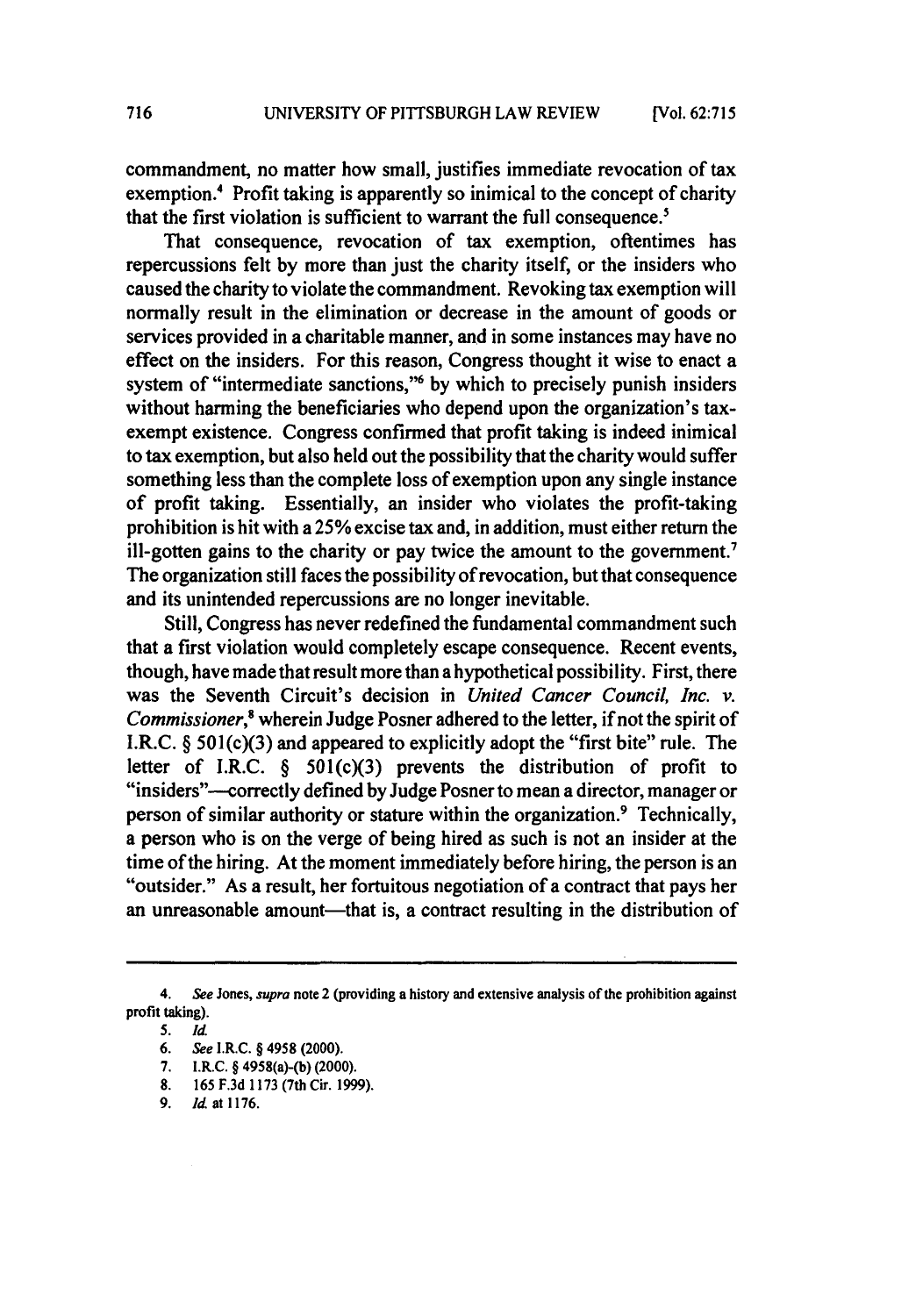profit--does not violate the literal commandment. The latter day insider is thus allowed a "first bite" at the entity's profits without fear of causing the revocation of tax exemption.

Judge Posner's opinion came at a time when the Service was actively fighting the first bite rule on another front. Before and after the Service's first set of proposed regulations concerning the new intermediate sanctions scheme,<sup>10</sup> many commentators argued that no profit taking sanction is authorized when a charity distributes profit to a person via a contract made when the recipient was not yet an insider.<sup>11</sup> That is, the prohibition against profit taking should not apply until after the recipient becomes a literal insider and then only if she receives profit **by** virtue of a new arrangement unrelated to the first arrangement. Such a rule, like that in *United Cancer Council, Inc.,* would essentially mean that a latter day insider might have already taken profit from the charity without fear of consequence. The Service rejected calls to explicitly include such a rule in its first set of regulations, but Judge Posner's opinion was issued in the midst of the rulemaking process. The opinion made it much more likely that years of rulemaking would succumb, at least in part, to a successful challenge if the rules were finally implemented without the first bite rule.

Understandably, when the Service revised the proposed regulations and reissued them in both temporary and proposed form, it conceded the literal statutory and judicial support for the rule **by** explicitly excluding latter day insiders from sanction.<sup>12</sup> As a result, there now exists what might rightly be viewed as the proverbial loophole through which a charity's profit might be distributed with impunity. Although the Service felt compelled to concede its very technical error, it appears also to have unnecessarily conceded the entire fight concerning the improper distribution of profit. Judge Posner's opinion hardly requires such a result. In fact, the opinion most clearly indicates that another doctrine—the prohibition against private benefit—should be used to address profit distributions when made to a person who is an outsider.<sup>13</sup> But while the Service complied with Posner's first dictate—that it refrain from exacting a punishment against an outsider under the prohibition against profit

**<sup>10.</sup>** Prop. Treas. Reg. §§ **53.4958-0-53.4958-7, 63 Fed.** Reg. 41,486 (Aug. 4, **1998).**

**<sup>11.</sup>** 66 **Fed.** Reg. **2150** (Jan. **10, 2001)** ("Several comments received during the regular comment period requested that a person having no prior relationship with an organization not be considered a disqualified person [i.e., an insider and therefore subject to sanction] with respect to the first contractual arrangement with the organization.").

<sup>12.</sup> Temp. Treas. Reg. § 53.4958-4T(a)(3)(2001).

*<sup>13.</sup>* United Cancer Council, Inc., **165 F.3d** at **1179-80.**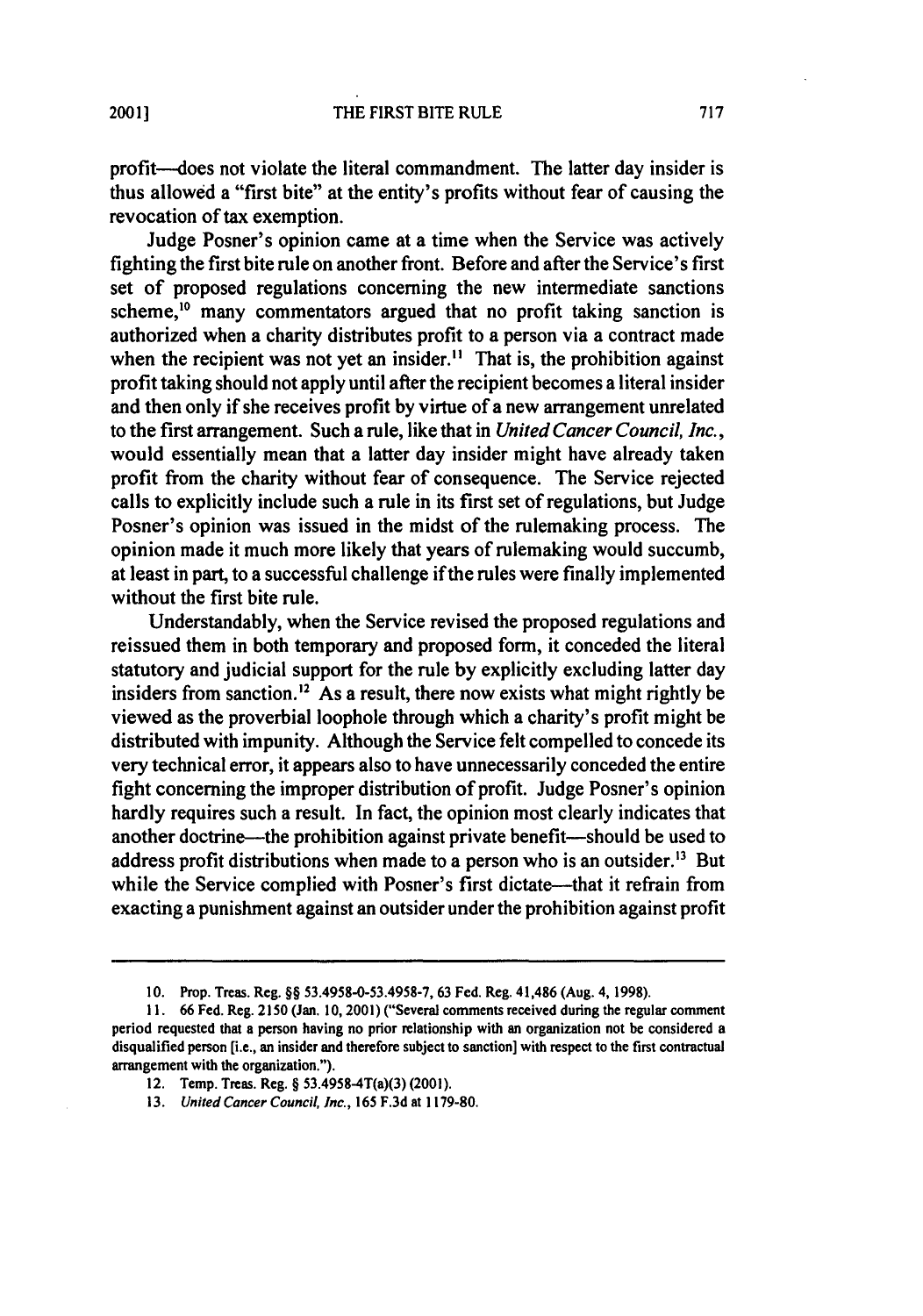taking-it completely ignored his corresponding and eminently correct suggestion that punishment should be had under the theory of private benefit.

Perhaps one reason for the Service's undertaking of only half the job with respect to prohibiting a charity's distribution of profit is that the theory of private benefit is, at this very moment, so incorrectly stated and doctrinally muddled as to be rendered useless. The Service's informal adherence to a theory of private benefit entirely contrary to that stated in its regulations is proof enough of this assertion.<sup>14</sup> As formally posited in the regulations, the private benefit doctrine might even force the Service to stand idly by while profits are distributed under the protective language of the first bite rule.

The purpose of this article, then, is first to show how the Service's concession to the first bite rule, without a corresponding restatement of the private benefit doctrine, renders the public powerless to prevent a charity's distribution of profit in certain significant circumstances. In the absence of corrective action, the more aggressive and savvy charities will quickly recognize and exploit the loophole. Second, the article discusses and refines a proposal I have previously made concerning a restatement of the private benefit doctrine in a manner that would close the loophole.<sup>15</sup> Since the private benefit doctrine is very closely related to the prohibition against profit distribution (yet distinguishable nevertheless), it seems only logical that a revision of one rule would occasion a reconsideration of the other. In Part **11,** I briefly outline the facts and holding of *United Cancer Council, Inc.* In Part III, I summarize the details of Temporary/Proposed Regulation  $§$  53.4958-4T(a)(3) and provide some speculative predictions from the viewpoint of a charity that seeks to circumvent the prohibition against profit taking. In Part IV, I compare the Service's formal and informal articulations of the private benefit rule and conclude that the informal articulation is better. In Part V, I redefine and restate the doctrine of private benefit in a manner that addresses the distribution of profit much more predictably than would the present formal articulation of that doctrine.

II. *UNITED CANCER COUNCIL, INC.* **AND THE** BIRTH OF THE FIRST BITE RULE

*United Cancer Council, Inc.* was never explicitly about the first bite rule, at least not at the appellate level. Nevertheless, the rule might be viewed as

<sup>14.</sup> See Gen. Couns. Mem. **39,862** (Nov. 21, 1991).

**<sup>15.</sup> See** Danyll K. Jones, **Private Benefit and The Unanswered Questions From Redlands, 89** TAX **NOTEs 121 (2000).**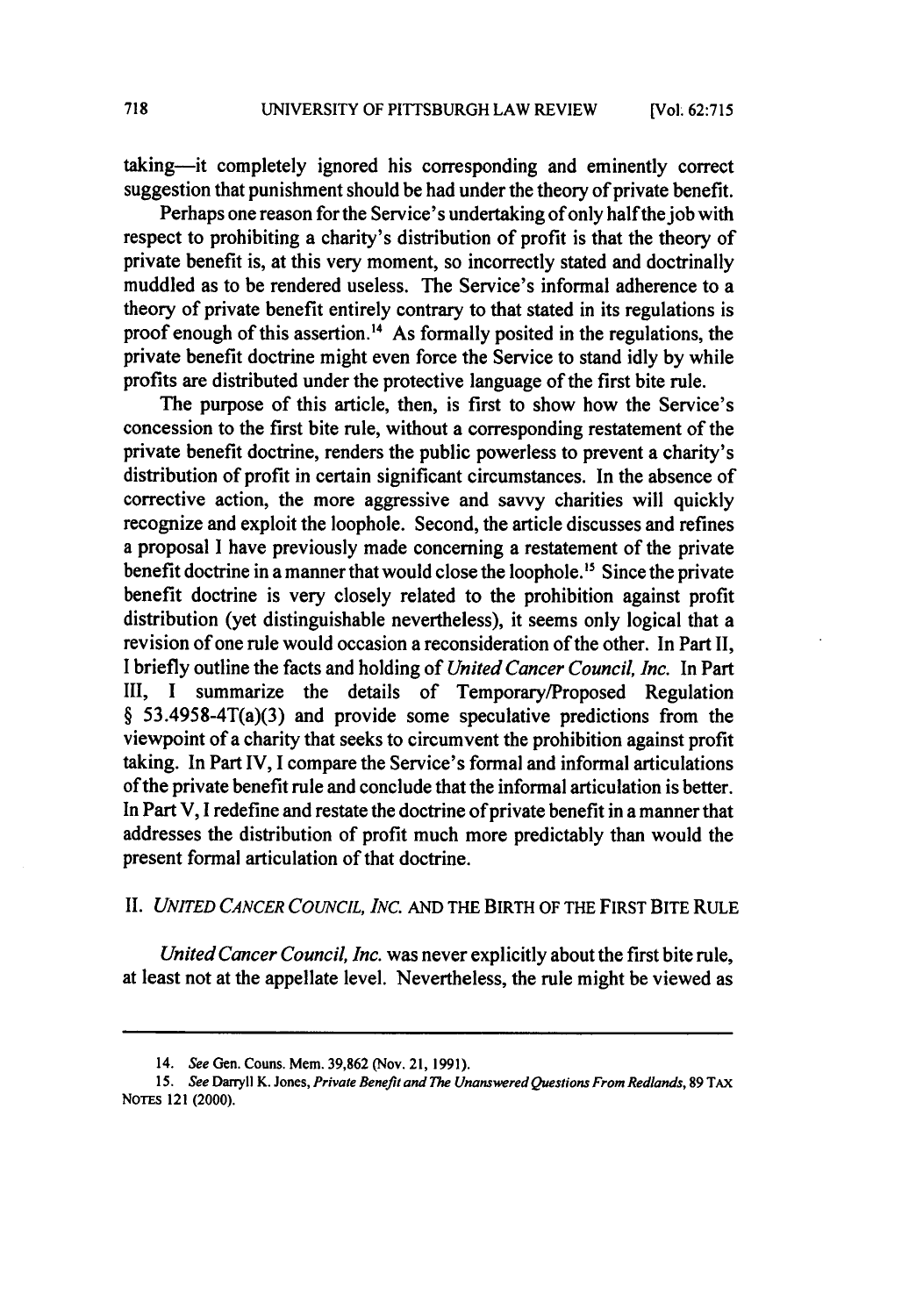a logical outgrowth of Judge Posner's opinion in that case. The United Cancer Council, Inc. **("UCC")** was an offshoot of the American Cancer Society, that focused on preventing and ameliorating the effects of cancer, rather than searching for a cure.<sup>16</sup> In 1984, UCC hired a corporate fundraiser, with which it had no previous connection, to raise funds for **UCC** under an exclusive contract.<sup>17</sup> Over the course of five years, the fundraiser raised nearly **\$29** million dollars on behalf of **UCC,** but nearly **\$27** million went to the fundraiser as compensation and expense reimbursements. Only approximately \$2 million over five years went to UCC's charitable purpose.<sup>18</sup> The Service argued, and the Tax Court agreed, that because the fundraiser had exclusive control overUCC's fundraising campaign, including UCC's mailing list, it occupied a status akin to "owner" vis-à-vis UCC and was therefore an insider.'9 The Tax Court specifically rejected UCC's argument that the fundraiser was not yet an insider and therefore could not have violated the prohibition against profit taking at the time of the agreement. In particular, the Tax Court stated that it was not aware of any such "one-free-bite" principle.<sup>20</sup> Having found that the fundraiser was an insider, the Tax Court went on to conclude that the payments made were entirely unreasonable and, therefore, violated the prohibition against profit taking.<sup>21</sup>

Judge Posner, speaking for a three-judge panel of the Seventh Circuit Court of Appeals, reversed the Tax Court, though he never mentioned the first bite rule. It was, of course, undisputed that prior to entering into the contract, whereby it took nearly **95%** of UCC's gross "earnings," the fundraiser could not be described as an "insider" within the meaning of I.R.C.  $\S 501(c)(3)$ . As a matter of strict statutory construction, the Court was not entirely unreasonable in concluding that the prohibition against profit taking did not apply to **UCC** at the time of the contract. But **UCC** could have been deemed an insider at the moment right after the contract was signed, and therefore any profit taking thereafter would violate the prohibition. Indeed, Judge Posner acknowledged that even an outside fundraiser could be an insider.<sup>22</sup> but rejected the finding in this case, apparently because the contract had been negotiated with the fundraiser prior to the fundraiser having any connection

**<sup>16.</sup>** United Cancer Council, Inc., **165 F.3d** at **1174.**

**<sup>17.</sup> Id.** at **1175.**

**<sup>18.</sup>** *Id.*

**<sup>19.</sup> Id. at 1176.**

<sup>20.</sup> United Cancer Council, Inc. v. Commissioner, 109 T.C. 326,388 (1997), rev 'd, **165 F.3d 1173** (7th Cir. **1999).**

<sup>21.</sup> **ld.** at **397.**

<sup>22.</sup> United Cancer Council, Inc., **165 F.3d** at **1176.**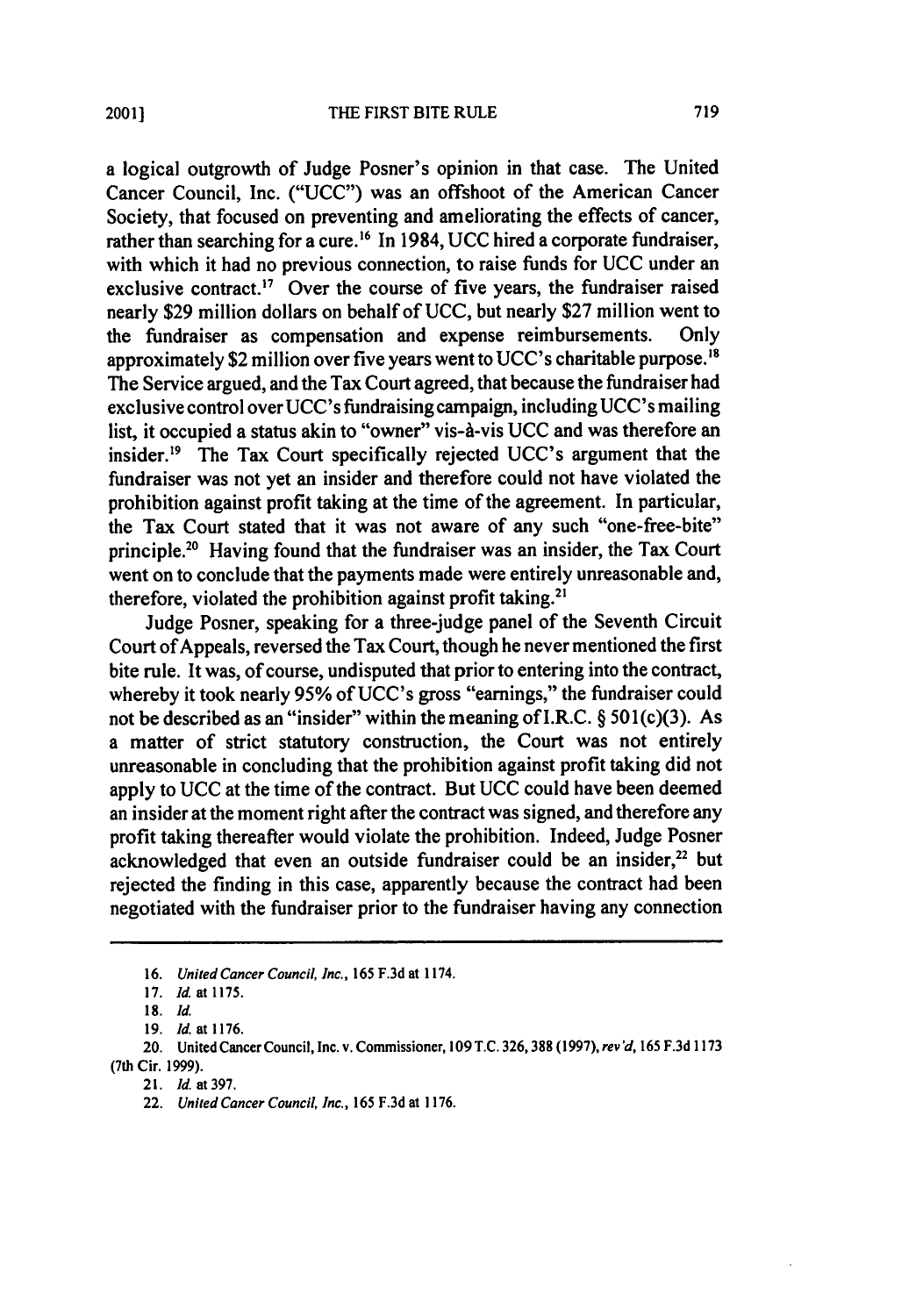to **UCC.** Taken **by** itself, this holding suggests that the Service has no weapon **by** which to combat profit distribution so long as the recipient was not an insider prior to the distribution.

There is some basis in the opinion, though, from which to conclude the Seventh Circuit may have ruled otherwise if it thought the public had no other way of preventing the diversion of profit from the charitable cause. After determining that the Tax Court was incorrect in finding that the fundraiser was an insider, Judge Posner suggested a different theory **by** which the Service might have rectified the apparent distribution of profit:

Maybe tax law has a role to play in assuring the prudent management of charities. Remember the IRS's alternative basis for yanking UCC's exemption? It is that as a result of the contract's terms, UCC was not really operated exclusively for charitable purposes, but rather for the private benefit of [the fundraiser] as well. Suppose that UCC services as [the fundraiser] would have been happy to accept for those services, so that of UCC's \$26 million in fundraising expense **\$13** million was the equivalent of a gift to the fundraiser. Then it could be argued that **UCC** was in fact being operated to a significant degree for the private benefit of [the fundraiser], though not because [the fundraiser] was [an insider]. That then would be a route for using tax law to deal with the problems of improvidentor extravagant expenditures **by** acharitable organization... [Tlhe board of a charity has a duty of care, just like the board of an ordinary business corporation, and a violation of that duty which involved the dissipation of the charity's assets might... support a finding that the charity was conferring a private benefit.<sup>23</sup>

The dicta suggests that the Seventh Circuit did not believe that its holding regarding the inapplicability of the profit taking prohibition to latter day insiders left the Service and the public without any remedy at all. Indeed, in light of the dicta, it would be surprising indeed to think the Court meant to condone a rule that allowed such persons one free bite at charity's profit apple. As discussed in the next section, though, the Service proposes to implement only the first half of *United Cancer Council, Inc.* The Service formally concedes that diverting profit to an outsider does not violate the prohibition against profit taking, but has not elaborated upon, nor otherwise asserted, the notion that diverting profit to latter day insiders violates another provision of law.

**23.** *Id.* at **1179.**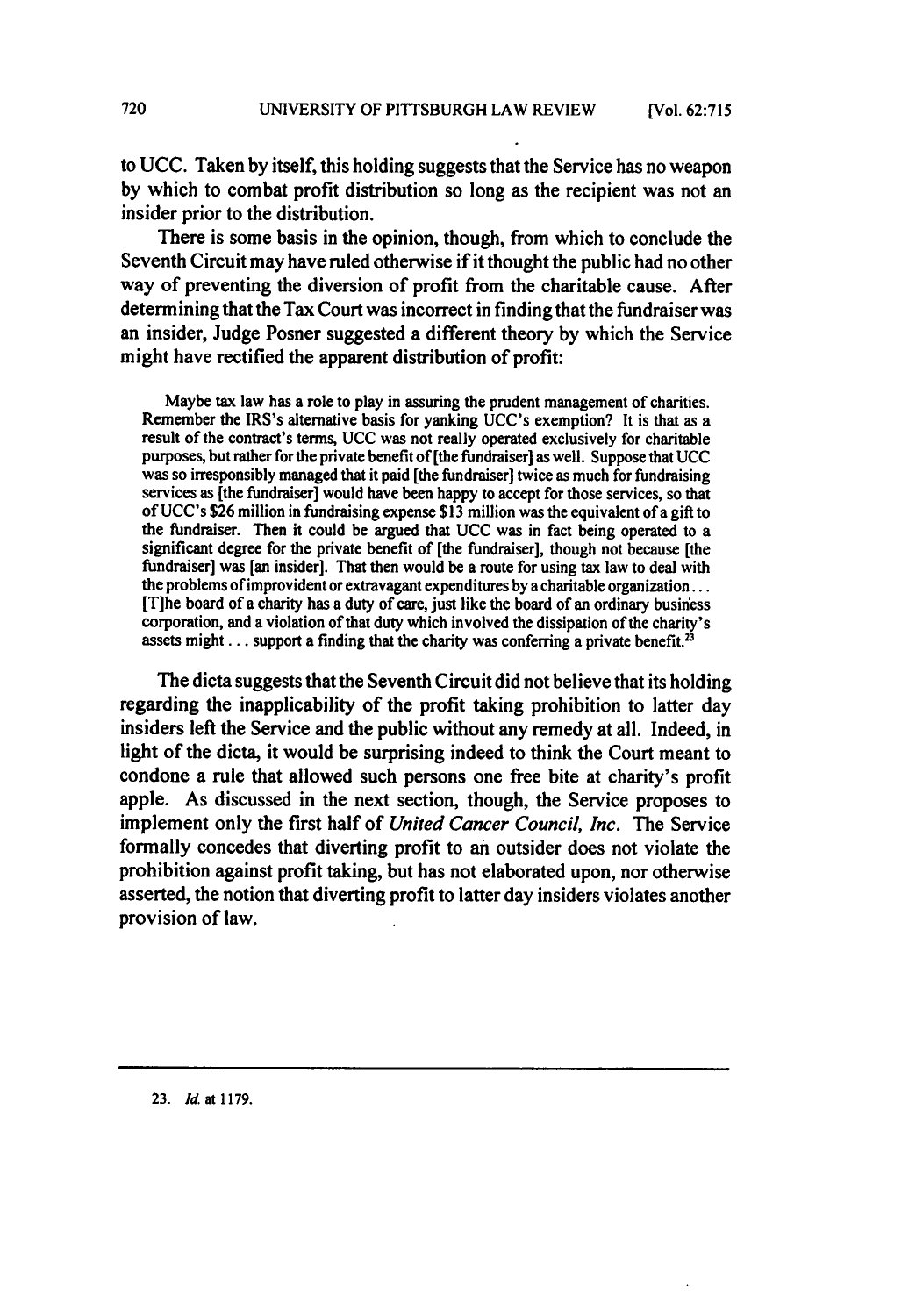## III. TEMPORARY AND PROPOSED REGULATION § 53.4958-4T(A)(3): FORMAL ADOPTION OF THE FIRST BITE RULE

Prior to *United Cancer Council, Inc.,* the Service requested public comments on forthcoming regulations pertaining to the intermediate sanctions provision.24 Comments received in response to both the request and the subsequently proposed regulations specifically sought the adoption of the first bite rule.<sup>25</sup> The Service rather obliquely rejected the first bite rule by including an example whereby a previously unrelated party was deemed an insider **by** virtue of its first ever transaction with a charity and thereafter subject to the profit taking prohibition and sanctions with respect to that very same transaction.26 **In** response to *United Cancer Council Inc.,* however, the Service withdrew that example and issued new temporary and proposed regulations adopting the first bite rule.<sup>27</sup> In doing so, the Service specifically discussed that part of *United Cancer Council's* holding that the prohibition against profit taking was inapplicable to a latter day insider, $^{28}$  suggesting that that the reversal was practically mandated **by** the Seventh Circuit's decision. But the Service did not discuss the court's suggestion of an alternative approach to prevent the diversion of charitable profits to non-insiders. Because it neglected to take up and elaborate upon the court's alternative approach, the Service has most likely precipitated the sort of mischief not contemplated **by** the court, and which quite correctly motivated the Service's initial refusal to adopt the first bite rule.

Simply put, Temporary and Proposed Regulation § 53.4958-4T(a)(3) provides that sanctions for violating the prohibition against profit taking will not apply when a fixed payment is made pursuant to the first agreement between a charity and a person previously unrelated to the charity. **A** fixed payment is, in essence, a payment that is determinable solely **by** the objective terms of an initial agreement.<sup>29</sup> The payment may be determined by application of a formula stated in the agreement, which formula may be based upon the organization's net revenue, but may not otherwise be subject to the discretion of any person with respect to whether the payment is to be made or

<sup>24.</sup> I.R.S. Notice **96-46, 1996-2** C.B. 212.

**<sup>25.</sup>** Prop. Treas. Reg. §§ **53.4958-0-53.4958-7,** 63 **Fed. Reg.** 41,486 (Aug. 4, **1998).**

**<sup>26.</sup>** Prop. Treas. Reg. § **53.4958-3(f),** Example **3,** 63 Fed. Reg. 41,499 (Aug. 4, **1998).**

**<sup>27.</sup>** See **Temp.** Treas. Reg. 53.4958-4T(a)(3) (2001).

**<sup>28.</sup>** 66Fed. Reg. 2150(Jan. 10,2001).

**<sup>29.</sup>** Temp. Treas. Reg. § 53-4958-4T(a)(3)(ii)(A) (2001).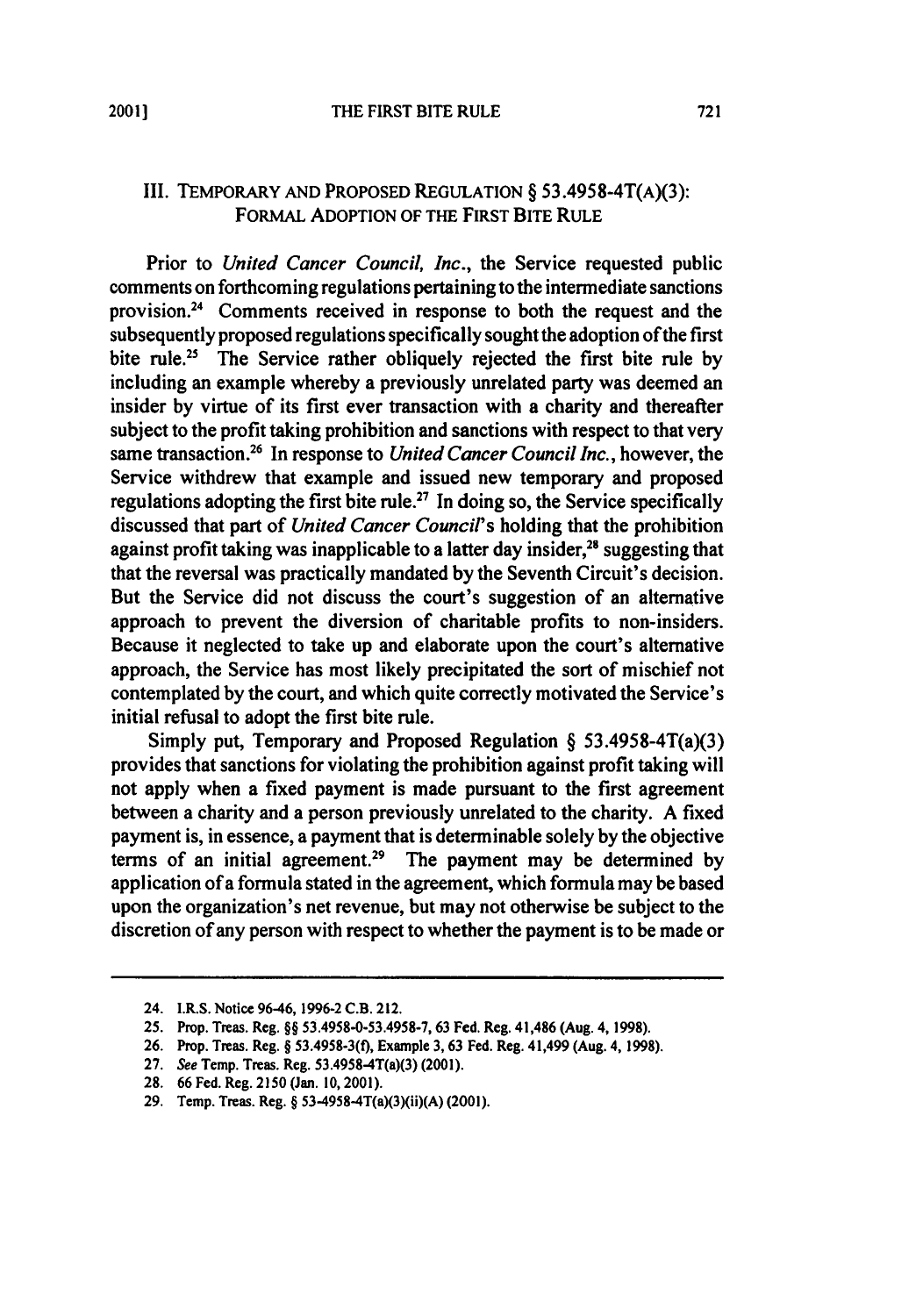the amount of payment.<sup>30</sup> Thus, although the recipient may become an insider by virtue of the agreement-for example, when a charity hires a previously unassociated person to act as its CEO—and thereafter receives a salary far in excess of what is reasonable, no sanction will apply for violation of the profittaking prohibitions. In essence, the latter day insider is allowed to take as big a first bite of the charity's profits as he can get, without fear of sanction.

A brief example demonstrates the mischief that might result from such a rule. Suppose, for example, that a tax-exempt hospital heavily oriented towards expensive, inpatient specialty care seeks to acquire general practitioners and their practices to make itself more competitive in the managed care environment. Suppose also that only a few physician practice groups, none of which are insiders with respect to the hospital, operate in the community served by the tax-exempt health care organization, and at least one for-profit hospital serves the same community. In order to entice as many general practitioners to its employ, the tax-exempt hospital might be willing to pay far more than market price for both the physicians' practice assets and their future services as hospital staff physicians. Under the first bite rule, the hospital could pay highly inflated prices for the physician practice assets. Thereafter, the hospital could employ the practitioners under separate contract, paying them only reasonable salaries. The inflated amounts paid for the practice assets would actually serve as a means of frontloading a distribution of profit to potential latter day insiders. The first bite rule, though, would preclude the Service from attacking the hospital's payment of inflated prices for the practice assets because at the time of the agreement, the physicians would not yet have become insiders.<sup>31</sup>

The Seventh Circuit would undoubtedly agree with the result in the hypothetical above insofar as the prohibition against profit taking is concerned. But the court probably would have gone further to suggest that perhaps the hospital's course of conduct supports a determination that it was operating for the private benefit of the physicians. Unfortunately, however, the present regulatory articulation of the private benefit doctrine might not allow the Service to take action in response to the hypothetical. As the next section demonstrates, the private benefit rule, as presently articulated, would

**<sup>30.</sup>** *Id.*

<sup>31.</sup> Atone time, the Service held the opinion that physicians were "insiders" with respect to the hospital for whom they provided services. In enacting IRC§ **4958,** Congress stated (albeit in committee report only) that physicians should not automatically be deemed "insiders," but should be considered "insiders" only if the particular facts and circumstances support such a conclusion. H.R. REP. No. 104-56, at 157 (1996).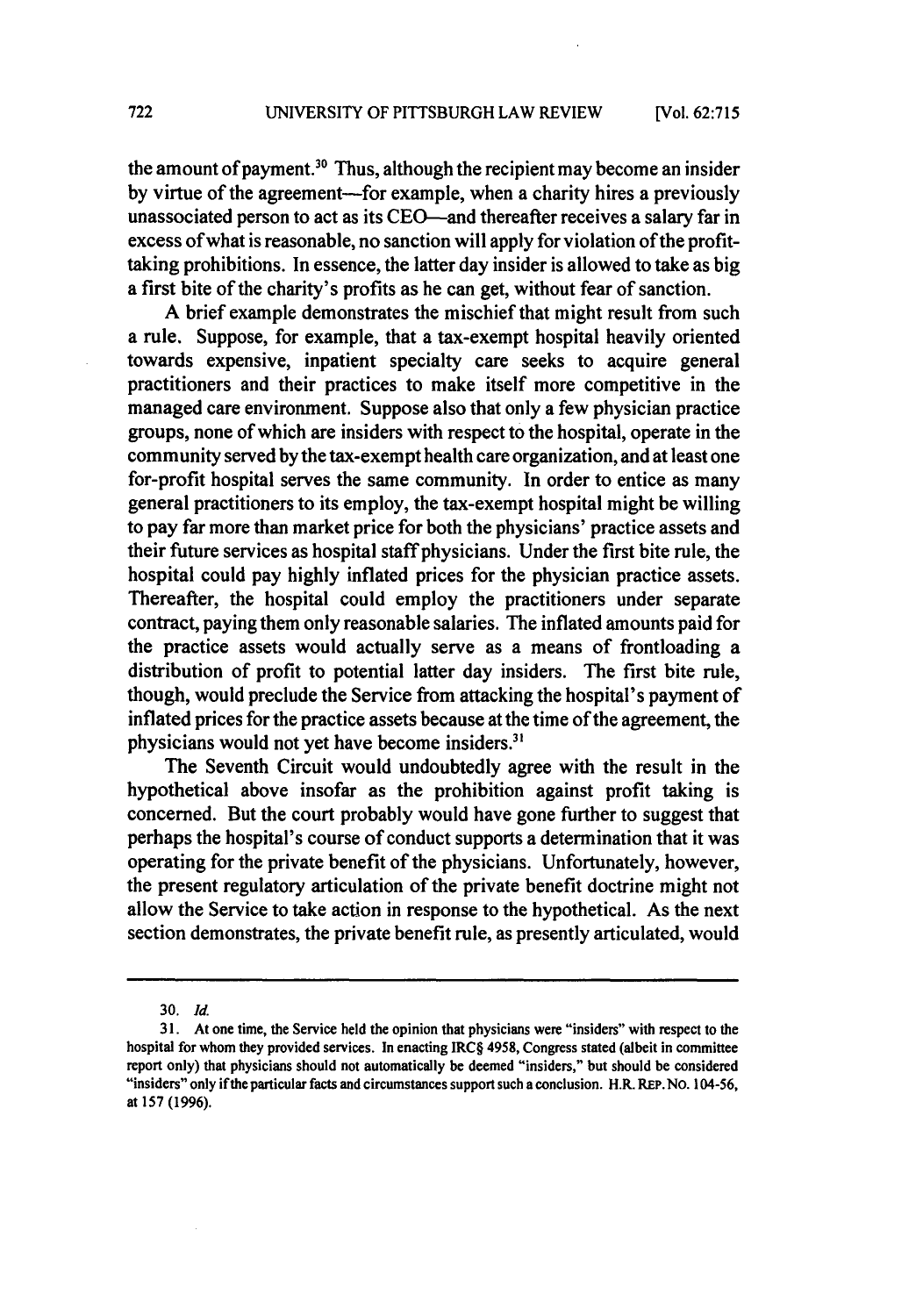**20011**

#### THE FIRST BITE RULE

probably provide redress only in the most extreme cases such as that presented in *United Cancer Council, Inc.* Where a charity is not so singularly identifiable with or dependent upon a single bad transaction, but distributes profit nevertheless, the private benefit doctrine as presently articulated will be of little use.

## IV. FIRST BITE **AND** PRIVATE **BENEFIT**

The Service has actually been of two minds with regard to the private benefit doctrine, at least since **1991.** On the one hand, Treasury Regulation § **1.501** (c)(3)- **1,** which contains the Service's formal articulation of the private benefit doctrine, lends itself to the conclusion that an "insubstantial" amount of private benefit will not occasion the revocation of tax exemption. Substantiality is a relative term that compares the private benefit conveyed with the public good achieved **by** the charity. If the private benefit is insubstantial, relative to the overall good achieved, there is no private benefit violation under present law. In fact, this is the precise holding of *American Campaign Academy v. Commissioner,32* wherein the Tax Court interpreted the Service's regulation thusly:

[S]hould petitioner be shown to benefit private interests, it will be deemed to further a nonexempt purpose under section 1.501 (c)(3)- **1** (d)(I)(ii). This non-exempt purpose will prevent petitioner from operating primarily for exempt purposes [and therefore occasion revocation of tax exemption] absent *a showing that no more than an insubstantial part of its activities further* the private interests or any other nonexempt purpose. <sup>33</sup>

As Judge Posner suggested, this articulation of the private benefit doctrine might very well have provided a basis for redressing the distribution that occurred in *United Cancer Council, Inc.* **If** nearly **95%** of a charity's tax exempt revenues are used to finance a single private business, it can easily be concluded that the private benefit is substantial relative to the public good and that tax exemption should be revoked.<sup>34</sup> The Service's formal articulation is therefore sufficient in the extreme cases.

**<sup>32. 92</sup> T.C. 1053 (1989).**

**<sup>33.</sup>** *Id.* at **1066** (emphasis added).

<sup>34.</sup> In February 2000, *United Cancer Council, Inc.* entered into a closing agreement with the service whereby **UCC** agreed that its tax exemption would be revoked for the period January **i, 1986** to January **1, 1990,** and that it would stop engaging in public fundraising efforts (though it may continue to accept unsolicited donations). *See United Cancer Council Closing Agreement* Released, **28 EXEMPT. ORG.** TAX REv. **250** (2000).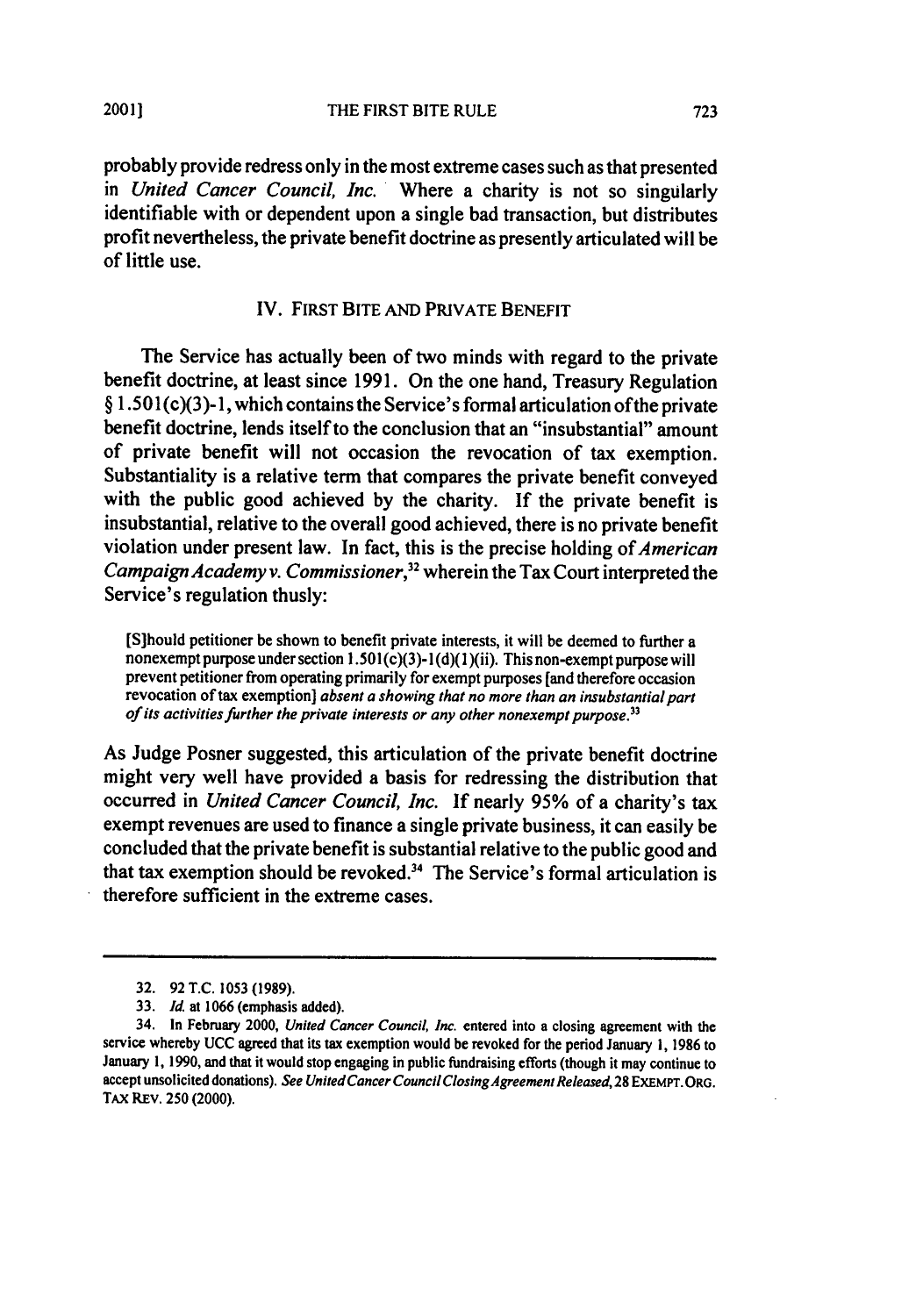But what about the less extreme, but more common, cases represented **by** our hospital hypothetical in Part **III? If** we assume the hospital had an overall operating budget of \$40 million and over the course of a year or two paid inflated prices aggregating \$400,000 in purchasing five different physician practices, can it really be said that the misappropriation amounting to **1%** of the hospital's budget is "substantial" and, therefore, justifies revoking tax exemption under the private benefit doctrine as formally articulated? What if the inflated purchase price is paid to just one physician who thereafter is hired as the hospital's chief medical officer? In either case, tax exemption has contributed to making a noncharitable beneficiary wealthy, and most likely at the expense of the public good that should otherwise have been achieved with the inflated purchase price. The formal articulation does not allow redress if the expenditure was entirely inappropriate but nevertheless insubstantial. The best that can be said is that it is **highly** debatable that the private benefit doctrine would serve to rectify the situation, as perhaps the Seventh Circuit assumed. Clearly, then, the combination of the first bite rule and the private benefit doctrine as formally articulated creates an insufferable loophole through which profit may be distributed.

Informally, though, the Service has defined the private benefit doctrine in a manner that would redress the result hypothesized above. In General Counsel Memorandum 39862,<sup>35</sup> the Service explained the private benefit theory thusly:

[Prologue:] Any private benefit arising from a particular activity must be "incidental" in both a qualitative and quantitative sense to the overall public benefit achieved **by** the activity if the organization is to remain exempt.

**[1.]** To **be** qualitatively incidental, a private benefit must occur as a necessary concomitant of the activity that benefits the public at large; in other words, the benefit to the public cannot be achieved without necessarily benefiting private individuals. Such benefits might also be characterized as indirect or unintentional.

[2.] To be quantitatively incidental, a benefit must be insubstantial when viewed in relation to the public benefit conferred **by** the activity.

[Epilogue:] It bears emphasis that, even though exemption of the entire organization may be at stake, the private benefit conferred **by** an activity or arrangement is balanced only against the public benefit conferred **by** that activity or arrangement, not the overall good accomplished **by** the organization.36

Under the Service's informal articulation, private benefit can be violated, first, if the benefit provided is unnecessary to the accomplishment of a

**<sup>35.</sup>** Gen. Couns. Mem. **39,862** (Nov. 21, **1991).** General Counsel Memoranda do not constitute binding legal authority.

**<sup>36.</sup>** Id.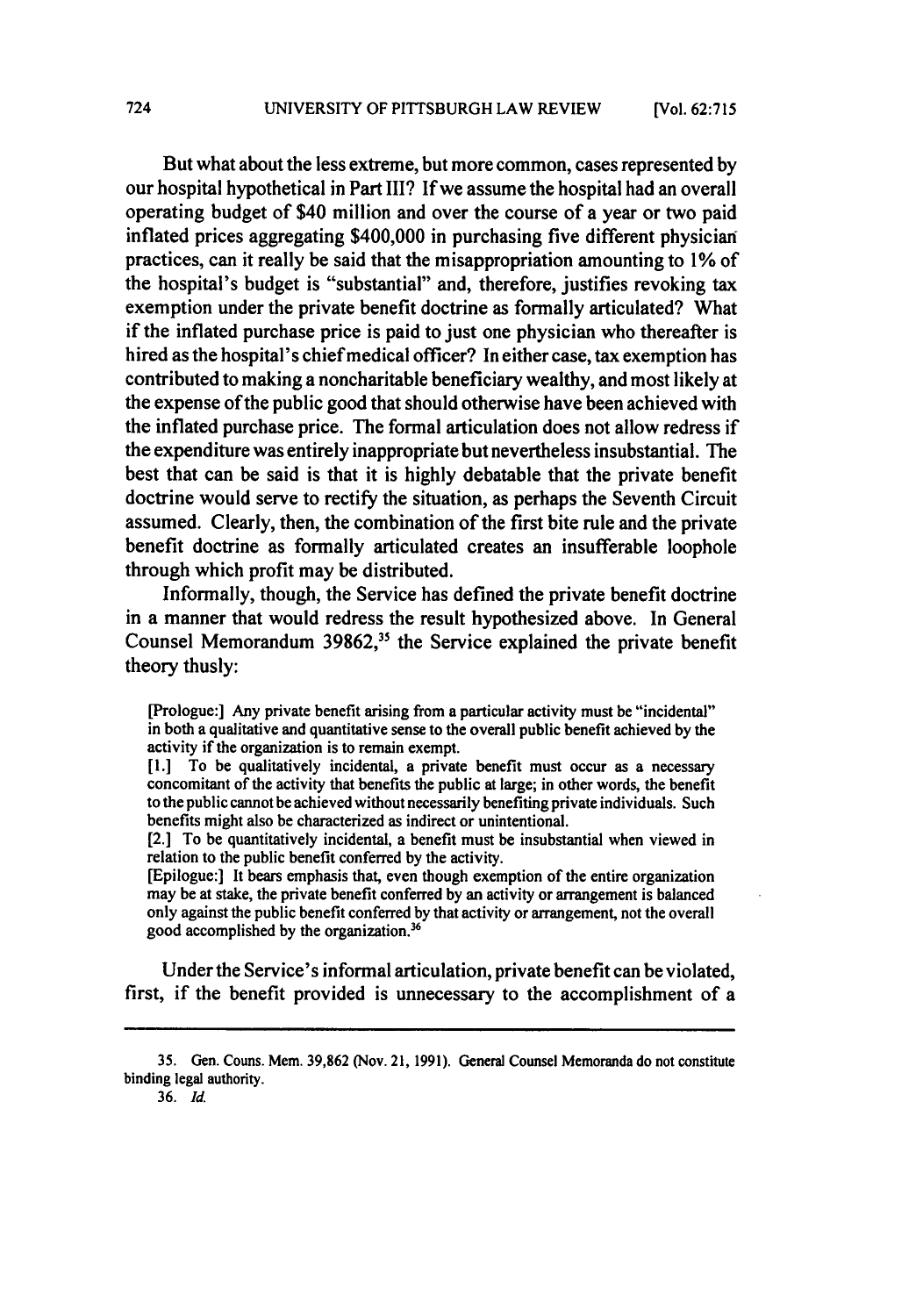charitable goal and, second, if the benefit conferred is substantial in relationship to the public good derived solely from the activity conferring the private benefit, not from the aggregate of activities conducted **by** the charitable organization. Under Part 2 of the Service's informal articulation, the fact that our hypothetical hospital spends **99%** of its store pursuing charitable goals would not mean that it could otherwise give away **1%** of the store. Even that one percent is the public's wealth. This is to be contrasted with the formal articulation of the private benefit doctrine, which would only be violated if the private benefit is simply too much to be tolerated relative to the overall good achieved **by** the organization, regardless of its appropriateness. The formal articulation would condone the result of the first bite rule in our hypothetical. The informal articulation would not.

We can know that the Service's informal articulation is the better approach through an application of what John Rawls called "reflective equilibrium."<sup>37</sup> That is, we posit a rule that appears to provide the best solution in the abstract. We then test that rule **by** application to particular facts. **If** upon application to particular facts we arrive at an absurd or insufferable result, we should revise the rule so that it does not allow for such a result. **By** this process we first posit and then continually revise until we have eliminated absurd results to the extent possible.

The question for present purposes is whether it is absurd or insufferable that tax exemption should continue when a charity spends a portion of its publicly subsidized wealth in a manner that does not benefit the public, but instead conveys a private benefit that is "insubstantial" relative to the aggregate public good achieved. **A** second question, one posed **by** the Seventh Circuit and Part 2 of the Service's informal articulation, is whether tax exemption remains appropriate when even an otherwise appropriate expenditure yields so little public good relative to the private benefit derived solely **by** the expenditure. In the extreme cases such as that presented in *United Cancer Council, Inc.,* we might easily conclude that maintaining tax exemption is absurd and that the formal articulation of the private benefit doctrine is sufficient to address the result. But in the more common, less extreme cases, such as that presented **by** our hypothetical, the formal articulation is insufficient though the private profit taking may be as equally absurd or insufferable. It should never make any sense—i.e., it is presumptively absurd—that a publicly subsidized entity should be allowed to give away part of the store to private interests without question simply

<sup>37.</sup> JOHN RAWLS, A THEORY OF JUSTICE 49-51 (1971).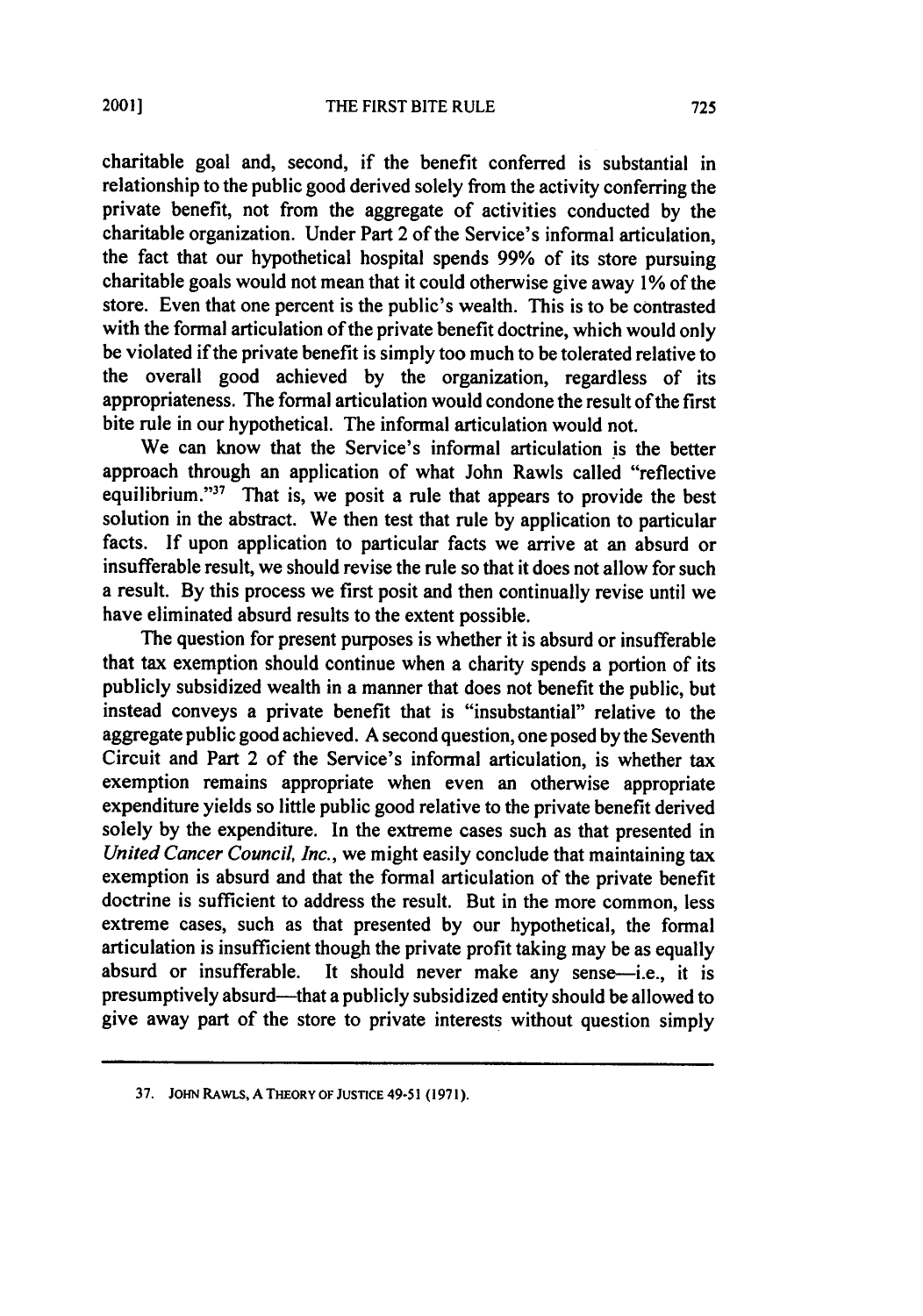because it uses the better part of its store for public good. Suppose, for example, that instead of overpaying latter day insiders, our hypothetical hospital simply made a gift of \$400,000 to a city official who was soon (but only later) to become the hospital's **CEO.** The first bite rule and the formal articulation of the private benefit doctrine would not allow for redress since the distribution was not made to an insider and, still, only **1%** of the hospital's resources have been improperly diverted. Only the informal articulation would provide a basis for redress **by** asking first whether the expenditure was even appropriate, regardless of its substantiality.

Note, too, that the informal approach does not necessarily condemn the distribution to an outsider in our asset purchase hypothetical. Instead, it allows the Service (the public's representative, after all) to question the distribution's appropriateness, regardless of its substantiality. If the distribution is found to be inappropriate, the Service may take corrective action, up to and including revocation, without further inquiry. If the distribution is found to be appropriate, the Service may then ask whether the cost outweighs the benefit, as the Seventh Circuit in *United Cancer Council, Inc.* suggested. The formal approach not only ignores the appropriateness of the distribution but also condemns the distribution only in the rare instances that the distribution can be viewed as "substantial" relative to the entire universe of the hospital's activities. The absurdity of that result-providing the public with no occasion to question the appropriateness of a distribution, however small in a relative sense, and then condemning even an inappropriate distribution only when it is substantial in a global sense—demands that we reconsider the articulation of private benefit so that such a result is not possible.

## V. **REDEFINING** PRIVATE **BENEFIT** TO **STEM** THE FIRST BITE LOSS

The first bite rule, when applied in conjunction with the private benefit doctrine as presently articulated, would allow for a significant diversion of tax exempt wealth to private interests. Perhaps it is no coincidence that the Seventh Circuit's opinion, to which the Service pointed in codifying the first bite rule, never explicitly or directly referred to the rule. The opinion cannot fairly be read as condoning an improper distribution of wealth. Instead, the opinion merely indicates that the prohibition against profit taking was the wrong theory **by** which to address such distributions. It is not unreasonable to assume, based upon the Court's explicit discussion to that effect, that the Court nevertheless thought it appropriate that a charity's publicly subsidized wealth never be used for private benefit. The Court appears to assume that the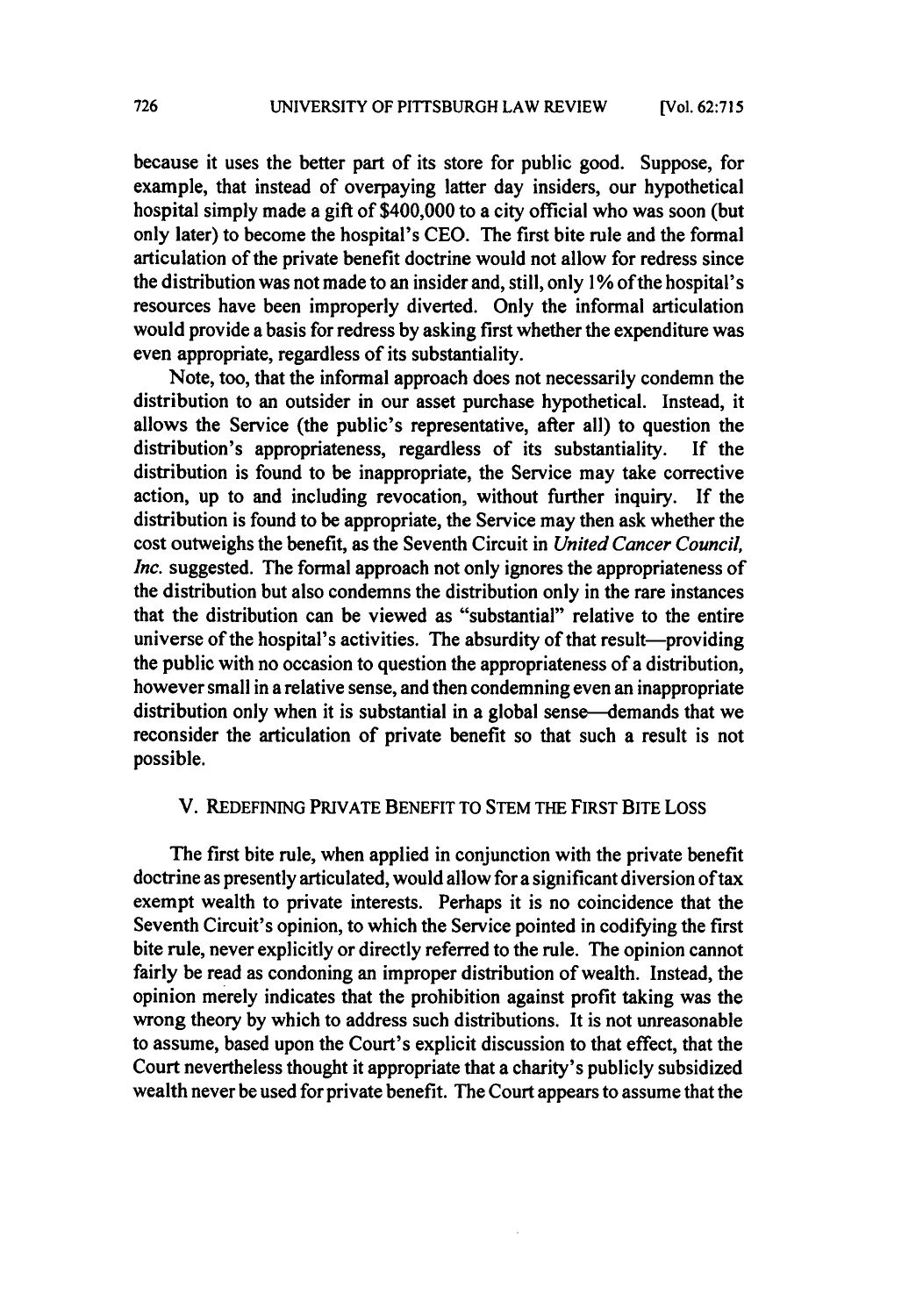private benefit doctrine would reach those distributions to which the profittaking prohibition does not apply. In the prior section, however, we have seen that the Court may have assumed too much. The private benefit doctrine as presently articulated would most likely have provided redress for the distribution of profit in *United Cancer Council, Inc.* But many more instances of improper distributions would be unaffected **by** the presently articulated private benefit doctrine. Thus, if the Service intends to finalize the regulations containing the first bite rule, it should also restate the private benefit doctrine to avoid a result surely not contemplated **by** the Seventh Circuit or good tax policy.

So that my thesis goes beyond offering mere hypothetical solutions to real problems, **I** now provide an annotated version of a proposed restatement of the private benefit doctrine.<sup>38</sup> Each asserted provision or related group of provisions is followed **by** a brief comment describing the source and/or purpose of the assertion.

#### !.501(c)(3)-1(d): Private Benefit

(i) To be entitled to tax exemption, an organization must benefit the public exclusively. Thus, to be tax exempt, an organization must not convey a priority right of beneficial interaction to a select and identifiable person or group. Except as provided in subparagraph (ii), conveyance of such priority right results in and constitutes private benefit.

(a) A priority right of beneficial interaction results whenever a select and identifiable individual or group has a right to an organization's direct or indirect beneficial effect, in any form or manner, greater than that enjoyed **by** the nonselect and unidentifiable general public. Solely for purposes of this subparagraph, it is irrelevant that the select and identifiable individual or group must pay a fair price for the greater right. **(b) A** select and identifiable individual or group, is not present merely because an

organization makes available any of its beneficial effect only to those who pay for the beneficial effect.

Comment: The present articulation of the private benefit doctrine does not actually define private benefit. The leading case, American Campaign Academy v. Commissioner, defines private benefit as an "advantage, profit, fruit, privilege, gain, or interest." Those terms hardly suggest a common factor and are therefore unhelpful in describing the underlying policy of private benefit, or the instances in which courts have<br>found private benefit. The proposed rule defines private benefit as the conveyance of a "priority right of beneficial interaction to a select and identifiable group or individual." The phrase is intended to describe circumstances in which the charity is directing its beneficial effect to a defined individual or group of individuals rather than to the unidentifiable individuals that comprise the "public."<sup>39</sup> The American Campaign Academy definition often lends itself to the argument that private benefit cannot occur

**<sup>38. 1</sup>** first proposed the following articulation in Jones, supra note **15,** at **138-39.**

**<sup>39.</sup>** For a more in-depth discussion of this point, **see** *id.* at **131-32.**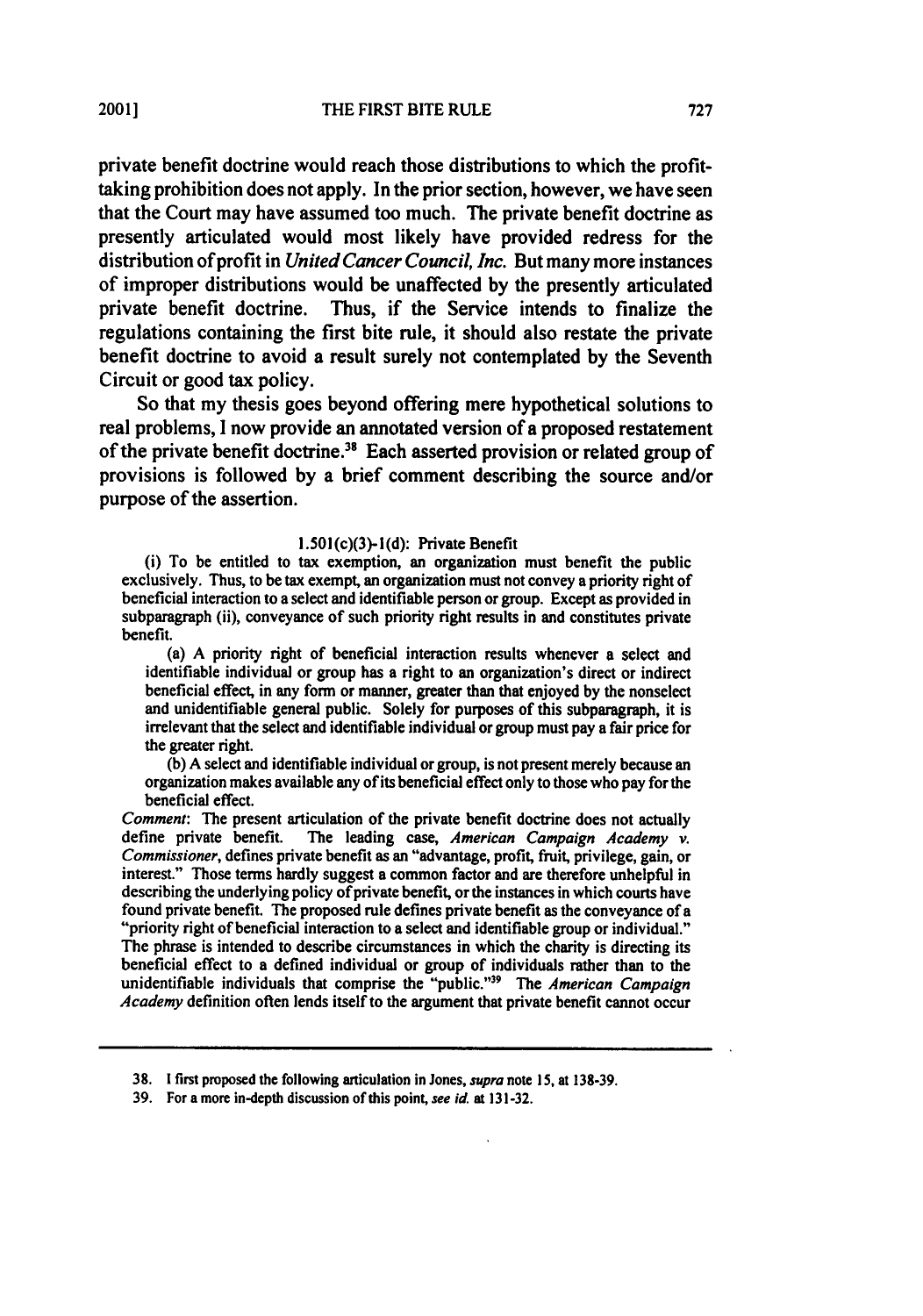where the select group of individuals with whom a charity is transacting must pay a fair price. Such a requirement, though, mistakenly views the private benefit doctrine as one which requires only that a charity receive a fair price, and ignores the axiomatic assertion that charities must operate exclusively for the public's benefit and may not operate otherwise even if it is being adequately compensated for its goods or services. To allow a charity to operate for the benefit of a few ignores the nature of publicly subsidized entities having a duty to provide a *quid pro quo* to the public. Finally, an entity that provides services solely to those who are able to pay is not thereby serving identifiable private interests. It may be that the entity is not engaging in charity, but that is a different and broader assertion than that the entity is serving private interest.

(ii) Private benefit does not result if the organization conveys a priority right of beneficial interaction to a select and identifiable individual or group, provided the following conditions apply:

(a) The public benefit to be achieved thereby is within the purposes for which exemption is granted under I.R.C. § 501(c)(3),

(b) The public benefit cannot be achieved without conveying the priority right of beneficial interaction to the select and identifiable individual or group, and

(c) Any betterment resulting exclusively to the select and identifiable person or group as a result of the priority right of beneficial interaction is insubstantial, when viewed solely in relation to the public benefit conferred **by** the activity and not in relation to all other activities engaged in by the organization.

*Comment:* The present articulation of the private benefit doctrine nowhere allows the public to question the propriety of an expenditure of publicly subsidized funds. Instead, present doctrine seems only to challenge an expenditure insofar as it may be extravagant when compared to the overall good achieved **by** the organization. That is, under present law the public may question only the amount of an expenditure and then only in relation to the organization's overall expenditures. The public may not question the purpose for which public wealth is spent. The proposed rule follows General Counsel Memorandum **39862** and allows the public to question the purpose of an expenditure regardless of its amount. If the expenditure which conveys or comprises a priority right of beneficial interaction to an individual or group is not required to achieve a purpose for which tax exemption is granted, the expenditure results in private benefit. In addition, the private benefit must not be so significant relative to the public good achieved solely **by** the expenditure. The public, through its executive and judicial branch, should be allowed to question the cost, *ex ante,* of achieving a public good previously defined as worthy of tax exemption.

(iii) An organization that conveys private benefit is not entitled to tax exemption, even though it may otherwise meet the "exclusively operated" requirement under Treas. Reg. §  $1.501(c)(3)-1(d)(1)$ . Thus, an organization that engages in eight separate charitable activities, only one of which conveys a priority right of beneficial interaction to a select and identifiable group, is not entitled to tax exemption even though the private benefit is insubstantial when compared to the public good achieved **by** all of the organization's activities.

Comment: Present law is inappropriately skewed towards leaving the public without a remedy when a publicly subsidized organization makes an inappropriate expenditure. Except in the most extreme cases, such as that presented in *United Cancer Council, Inc. v. Commissioner,* present law condones an improper expenditure. As an organization's expenditures for the public good increase, it is allowed to convey greater amounts of private benefit, because a sanction may be imposed under present law only when the private benefit is substantial as compared to the organization's public good. The proposed rule, which also follows General Counsel Memorandum 39862, would cure the